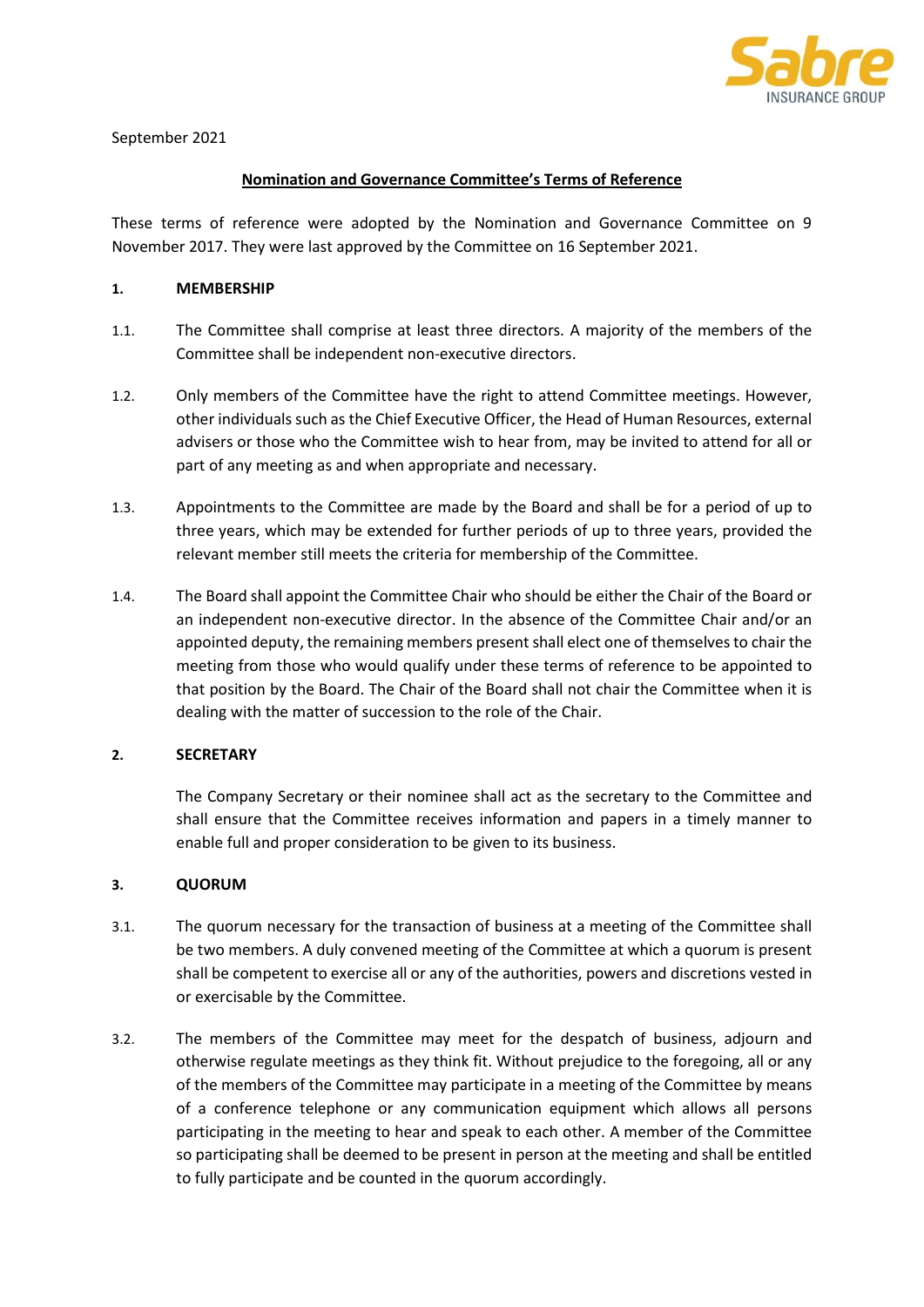

3.3. Without prejudice to the provisions of paragraphs 3.1 and 3.2 above, the members of the Committee may make decisions without a meeting, by unanimous written consent, but only when deemed appropriate and necessary by the Committee Chairman.

### 4. MEETINGS

The Committee shall meet at least twice a year and otherwise as required.

#### 5. NOTICE OF MEETINGS

- 5.1. Meetings of the Committee shall be convened by the Secretary to the Committee at the request of the Committee Chair.
- 5.2. Unless otherwise agreed, notice of each meeting confirming the venue, time and date, together with an agenda of items to be discussed, shall be forwarded to each member of the Committee, any other person required to attend and all other non-executive directors, no later than five working days before the date of the meeting. Supporting papers shall be sent to Committee members and to other attendees as appropriate, at the same time.
- 5.3. The notice period set out in paragraph 5.2 may be reduced at the sole discretion of the Committee Chair to whatever they consider appropriate.
- 5.4. The Committee may send notices, agendas, and supporting papers in electronic form where the recipient has agreed to receive documents in such a way.

### 6. VOTING ARRANGEMENTS

- 6.1. Each member of the Committee shall have one vote which may be cast on matters considered at the meeting. Votes can only be cast by members attending a meeting of the Committee.
- 6.2. If a matter that is considered by the Committee is one where a member of the Committee, either directly or indirectly has a personal interest, that member shall not be permitted to vote at the meeting.
- 6.3. Except where he has a person interest, the Committee Chair shall have a casting vote.
- 6.4. The Committee Chair may ask any attendees of a Committee meeting to leave the meeting to allow discussions of matters relating to them.

# 7. MINUTES OF MEETINGS

7.1. The secretary shall minute the proceedings and decisions of all meetings of the Committee, including recording the names of those present and in attendance.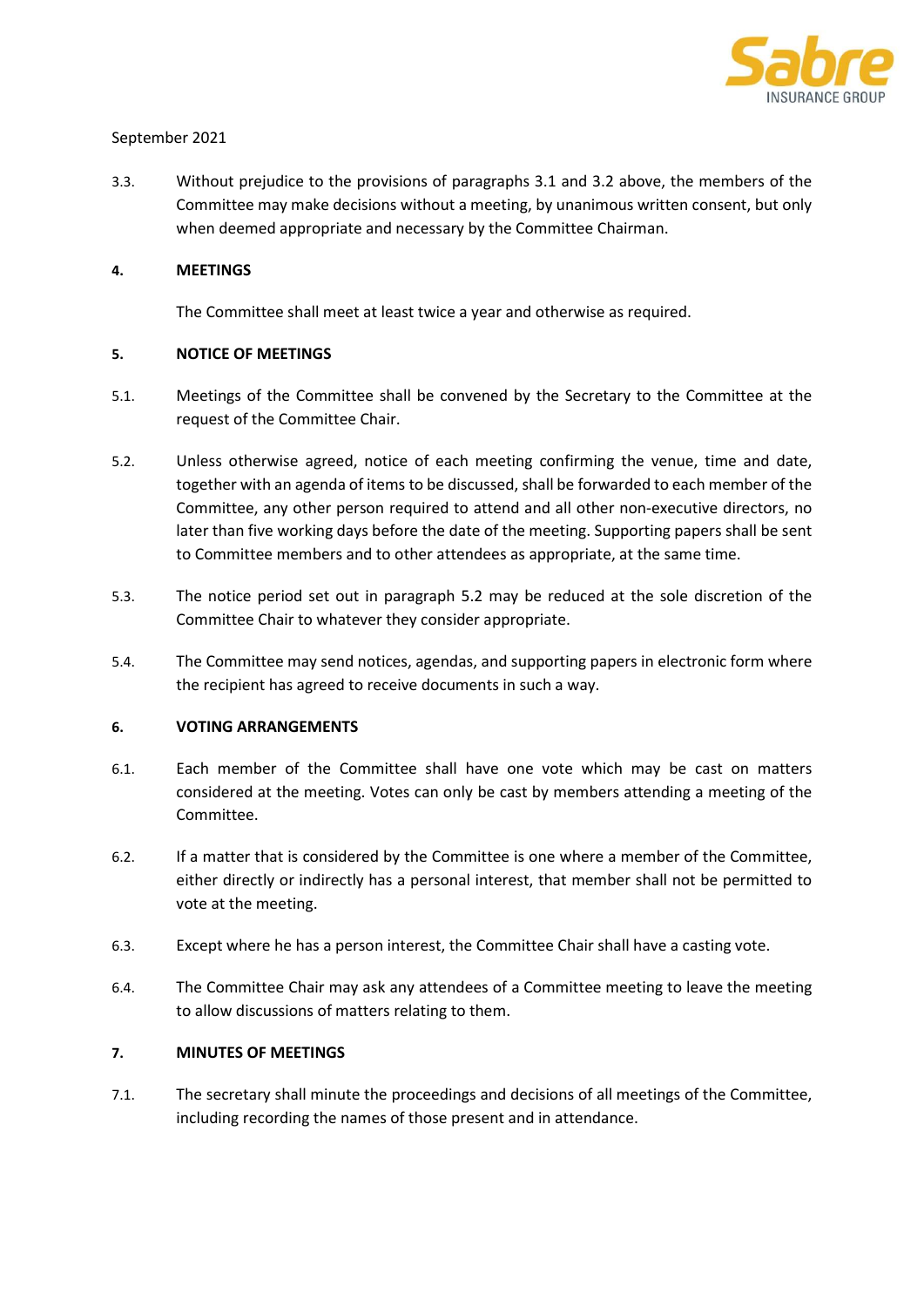

- 7.2. Draft minutes of Committee meetings shall be circulated promptly to all members of the Committee, but not circulated the all members of the Board.
- 7.3. The Committee Chair will provide a verbal update of the Committee's meetings at the following PLC Board meeting.
- 7.4. Final signed copies of the minutes of the Committee should be maintained for the Company's records, in hard and soft copy (where possible).

# 8. ANNUAL GENERAL MEETING

The Committee Chair should attend the annual general meeting of the Company to answer any shareholder questions on the Committee's activities.

# 9. DUTIES

The Committee should carry out the duties below for the Group as a whole, as appropriate. The Committee shall:

- 9.1. regularly review the structure, size and composition (including the skills, knowledge, experience and diversity) of the Board and make recommendations to the Board with regard to any changes;
- 9.2. give full consideration to succession planning for directors and other senior executives in the course of its work, taking into account the challenges and opportunities facing the Company, and the skills and expertise needed on the Board in the future;
- 9.3. keep under review the leadership needs of the organisation, both executive and nonexecutive, with a view to ensuring the continued ability of the organisation to compete effectively in the marketplace;
- 9.4. keep up to date and fully informed about strategic issues and commercial changes affecting the Company and the market in which it operates;
- 9.5. set measureable objectives for board diversity and prepare a policy on how to promote board diversity;
- 9.6. be responsible for identifying and nominating for the approval of the Board, candidates to fill Board vacancies as and when they arise;
- 9.7. before any appointment is made by the Board, evaluate the balance of skills, knowledge, experience and diversity on the Board, and, in the light of this evaluation prepare a description of the role and capabilities required for a particular appointment. In identifying suitable candidates the Committee shall:
	- 9.7.1. use open advertising or the services of external advisers to facilitate the search;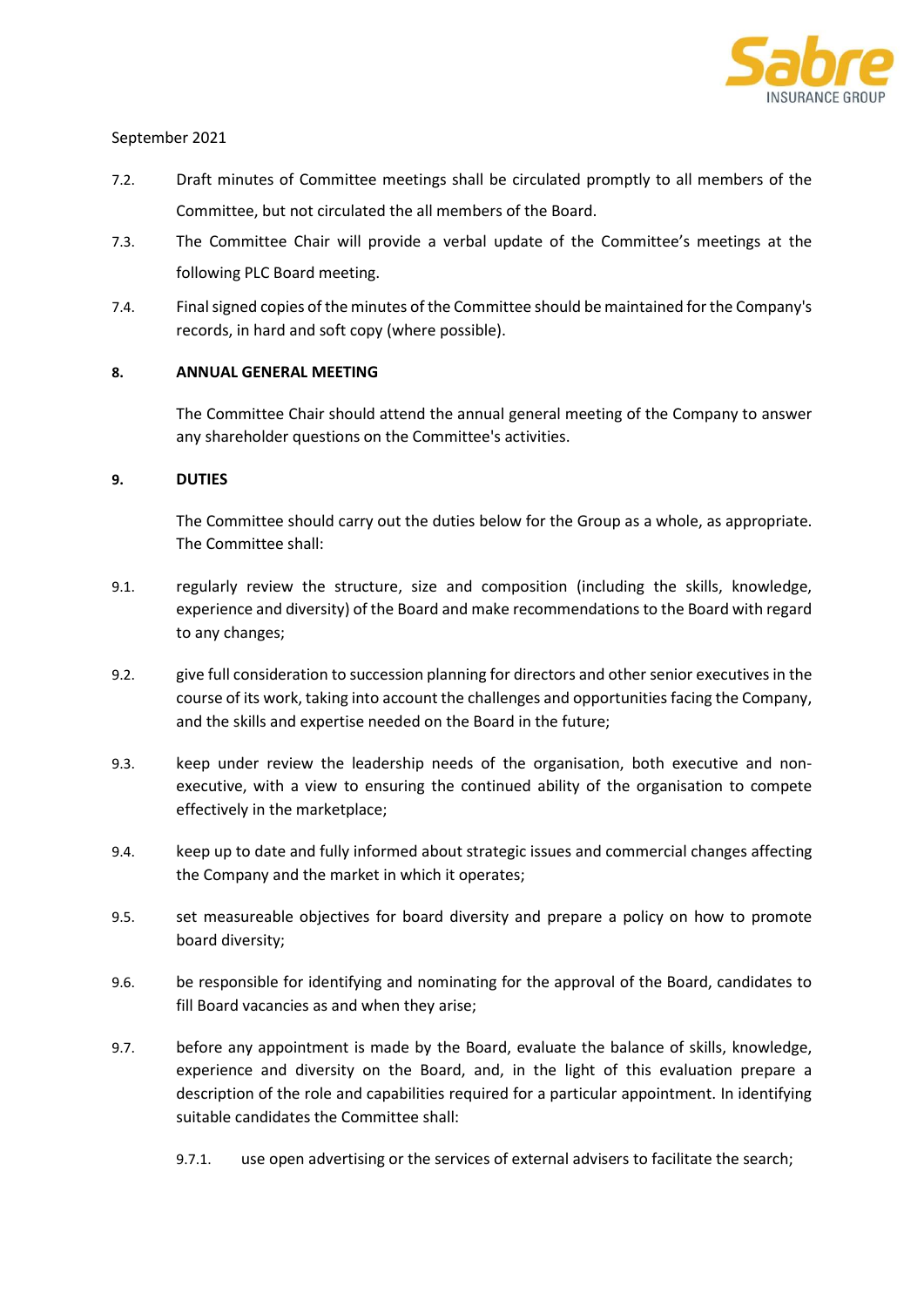

- 9.7.2. consider candidates from a wide range of backgrounds; and
- 9.7.3. consider candidates on merit and against objective criteria and with due regard for the benefits of diversity on the Board, including gender and ethnicity, taking care that appointees have enough time available to devote to the position;
- 9.8. for the appointment of a Chair, the Committee should prepare a job specification, including the time commitment expected. A proposed Chair's other significant commitments should be disclosed to the Board before appointment and any changes to the Chair's commitments should be reported to the Board as they arise;
- 9.9. prior to the appointment of a director, the proposed appointee should be required to disclose any other business interests that may result in a conflict of interest and be required to report any future business interests that could result in a conflict of interest;
- 9.10. ensure that on appointment to the Board, non-executive directors receive a formal letter of appointment setting out clearly what is expected of them in terms of time commitment, Committee service and involvement outside Board meetings;
- 9.11. review the results of the Board performance evaluation process that relate to the composition of the Board;
- 9.12. review annually the time required from non-executive directors. Performance evaluation should be used to assess whether the non-executive directors are spending enough time to fulfil their duties; and
- 9.13. work and liaise as necessary with all other Committees of the Board.
- 9.14. The Committee shall also make recommendations to the Board concerning:
	- 9.14.1. formulating plans for succession for both executive and non-executive directors and in particular for the key roles of Chair and chief executive;
	- 9.14.2. suitable candidates for the role of senior independent director;
	- 9.14.3. membership of the Audit, Risk, Remuneration and Disclosure Committees, and any other Board Committees as appropriate, in consultation with the chairmen of those Committees;
	- 9.14.4. the re-appointment of any non-executive director at the conclusion of their specified term of office having given due regard to their performance and ability to continue to contribute to the Board in the light of the knowledge, skills and experience required;
	- 9.14.5. the re-election by shareholders of directors under the annual re-election provisions of the UK Corporate Governance Code (or any replacement governance code) or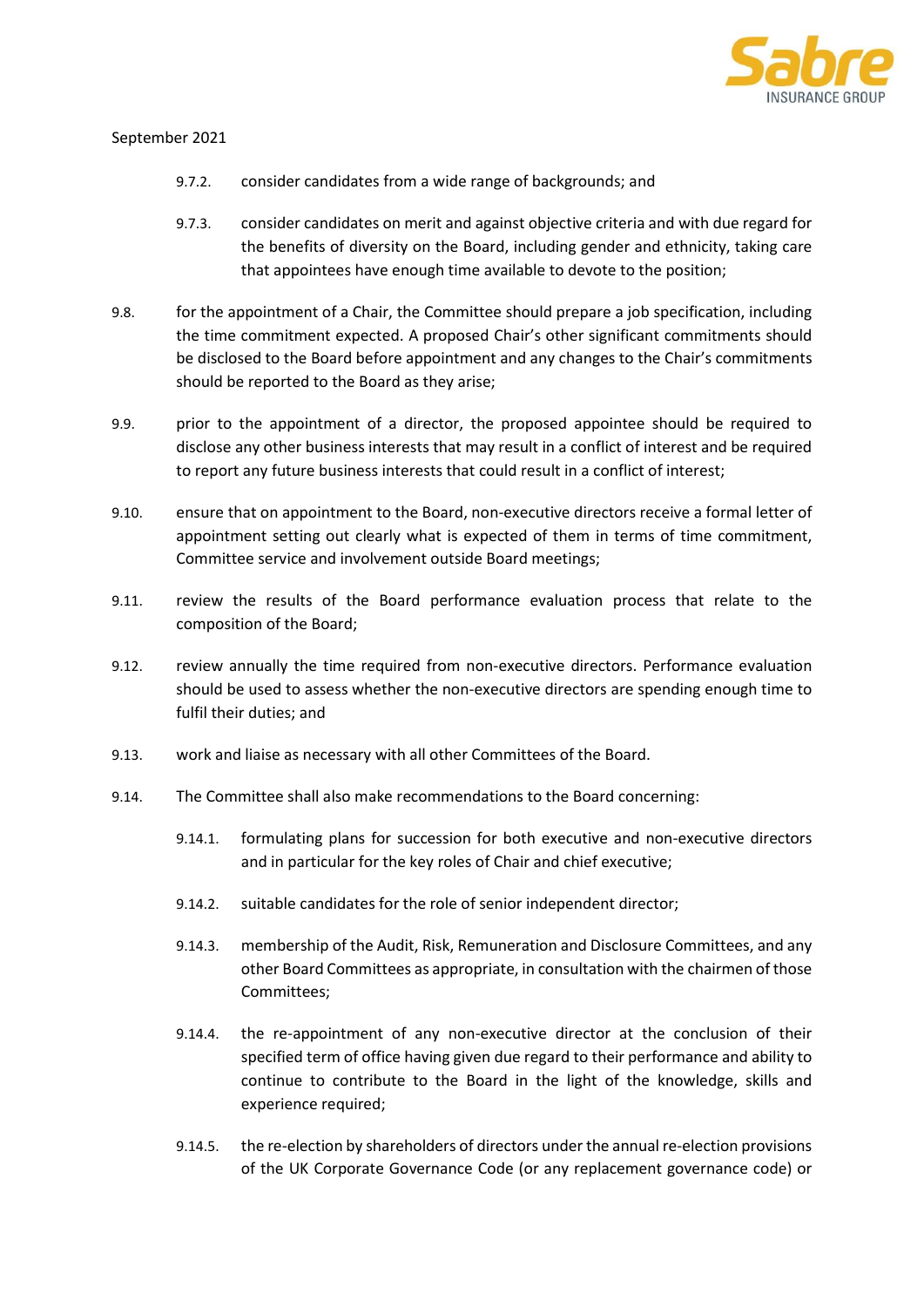

the retirement by rotation provisions in the Company's articles of association, having due regard to their performance and ability to continue to contribute to the Board in the light of the knowledge, skills and experience required and the need for progressive refreshing of the Board (particularly in relation to directors being reelected for a term beyond six years);

- 9.14.6. any matters relating to the continuation in office of any director at any time, including the suspension or termination of service of an executive director as an employee of the Company (subject to the provisions of the law and their service contract); and
- 9.14.7. the appointment of any director to executive or other office.

### 10. REPORTING RESPONSIBILITIES

- 10.1. The Committee Chair shall report to the Board on its proceedings after each meeting of the Committee on all matters within its duties and responsibilities.
- 10.2. The Committee shall make whatever recommendations to the Board it deems appropriate on any area within its remit where the Committee considers action or improvement is needed.
- 10.3. The Committee shall produce a report to be included in the Company's annual report and accounts about its activities, the process used to make appointments and explain if external advice or open advertising has not been used. Where an external search agency has been used, it shall be identified in the Company's annual report and accounts and a statement made as to whether it has any connection with the Company.
- 10.4. The report referred to in paragraph 10.3 above should include a statement of the Board's policy on diversity, including gender, any measurable objectives that it has set for implementing the policy, and progress on achieving the objectives.

### 11. OTHER MATTERS

The Committee shall:

- 11.1. have access to sufficient resources in order to carry out its duties, including access to the company secretarial function and any employees of the Group for assistance as required;
- 11.2. be provided with appropriate and timely training, both in the form of an induction programme for new members and on an ongoing basis for all members;
- 11.3. give due consideration to laws and regulations, the provisions of the UK Corporate Governance Code (or any replacement governance code) and the requirements of the Financial Conduct Authority's Listing Rules, Prospectus Rules, and Disclosure Guidance and Transparency Rules sourcebook and any other applicable rules, as appropriate; and give due